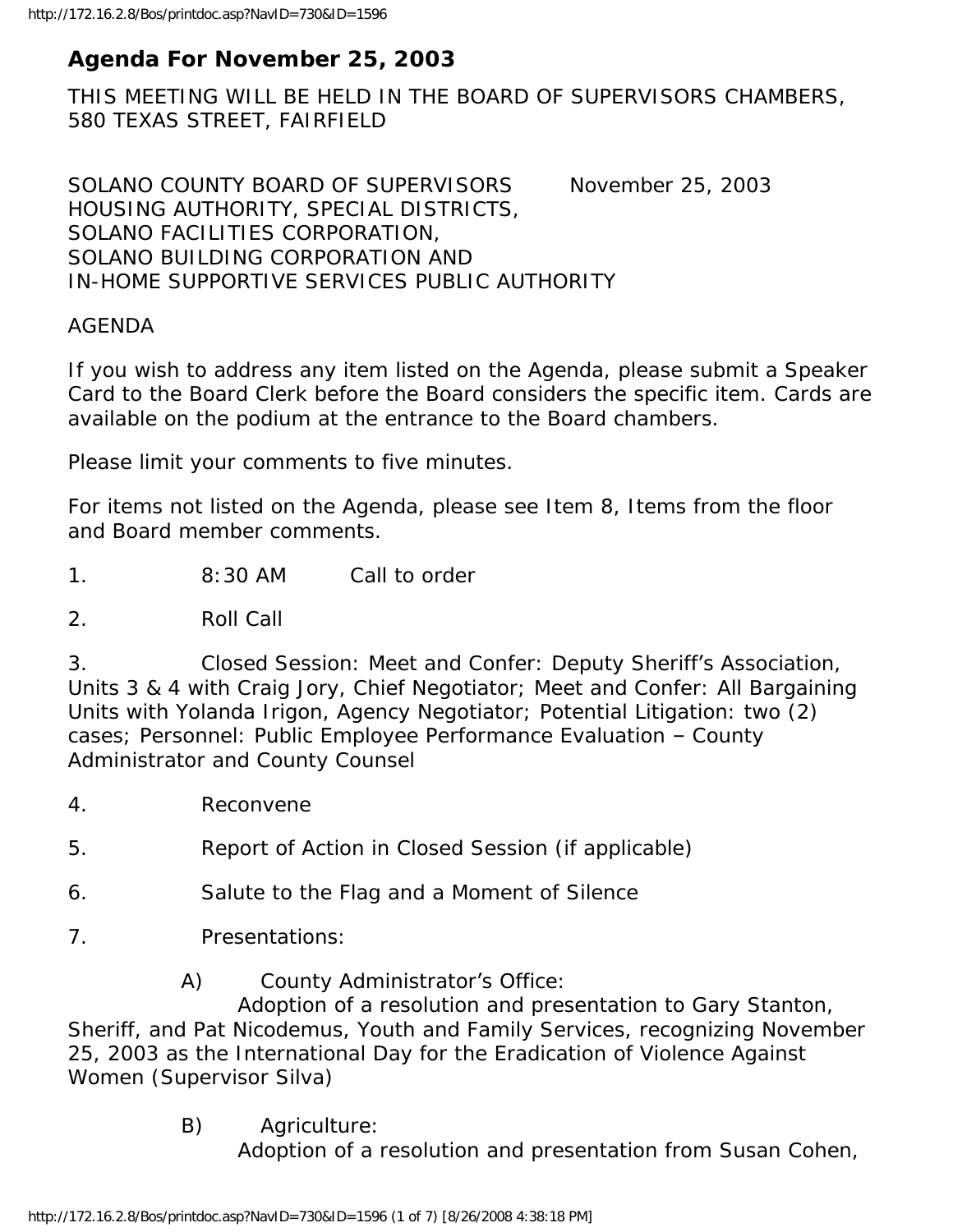Agricultural Commissioner, to proclaim November 27, 2003 as Farm-City Week Recognition Day

C) District Attorney:

 Adoption of a resolution and presentation of a plaque recognizing Deputy District Attorney Robert L. "Robin" Keeney for over 32 years of service to Solano County (resides out of county)

8. Items from the floor and Board member comments

This is your opportunity to address the Board on a matter not listed on the Agenda, but it must be within the subject matter jurisdiction of the Board. Please submit a Speaker Card before the first speaker is called and limit your comments to five minutes.

- 9. Additions to or Deletions from the Agenda
- 10. Public Comment on Consent Calendar

 Each speaker shall have 5 minutes to address any or all items on the Consent Calendar.

- 11. Approval of the Agenda
- 12. Approval of Consent Calendar

 The Board considers all matters listed under the Consent Calendar to be routine and will adopt them in one motion. There will be no discussion on these items before the Board votes on the motion unless Board members request specific items be discussed and/or removed from the Consent Calendar.

CONSENT CALENDAR

### GENERAL GOVERNMENT

13. Clerk of the Board of Supervisors:

 Approval of Minutes: Board of Supervisors October 28, 2003; Rural North Vacaville Water District October 28, 2003

14. County Administrator's Office:

Second reading for adoption of an ordinance amending Chapter 7.3 of the County Code to change the name of the Children & Families Commission to First Five Solano Children & Families Commission, to clarify administrative responsibilities and other details as outlined in the staff report

15. Auditor-Controller:

Accept the audit report of the Solano County Children & Families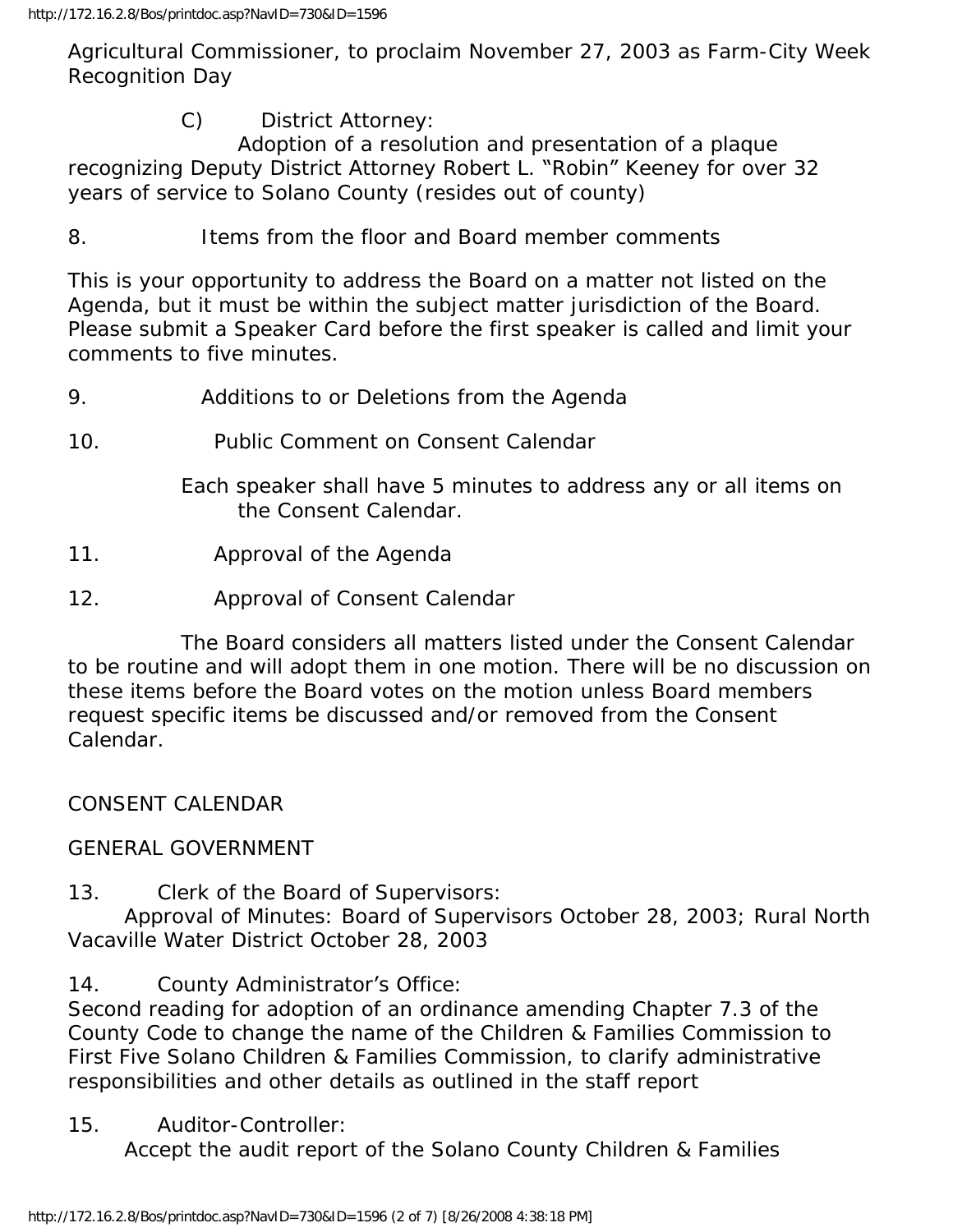Commission for the fiscal year ended June 30, 2003

16. Human Resources:

 Approval to increase the Workers' Compensation Trust Account to \$100,000 and above in the future based upon actual claims experience

17. Registrar of Voters:

 Approve the certification and results of the November 4, 2003 Consolidated Districts Election

## HEALTH AND SOCIAL SERVICES

18. Health and Social Services:

 A) Adoption of a resolution recognizing December 1, 2003 as "World AIDS Day"

 B) Approve a Declaration of Intent to apply for Emergency Medical Services Appropriation (EMSA) funding; approval of the Standard EMSA Agreement for FY2003-04; approval of an appropriation transfer in the amount of \$17,470 to appropriate an increase in revenue to reflect the State approved allocation of \$306,504 (4/5 vote required)

 C) Approval of contracts targeting pregnant African American women and teens for the period of November 1, 2003 through October 31, 2006: \$546,467 to Shasta Diablo Planned Parenthood; \$125,275 to Partnership HealthPlan of California; \$74,165 to Youth and Family Services; approval of a resolution amending the Allocation List to add Limited Term positions to expire on October 31, 2006: 1.0 FTE Project Manager, 2.4 FTE Health Assistant, 1.8 FTE Social Worker III; 1.0 FTE Public Health Nurse

## CRIMINAL JUSTICE

19. Probation:

 A) Approve the payment of claims totaling \$45,136 from Proposition 36 service providers which exceeded their contract maximums

 B) Approval of renewal contracts with Ligouri Associates, Inc. in the amount of \$161,449 for security services for the period of September 1, 2003 through June 30, 2006; \$289,319 with Valley Toxicology for drug test analysis services for September 1, 2003 through June 30, 2005; \$102,711 with Families First for in-home intervention services for September 1, 2003 through June 30, 2004; authorize the County Administrator to execute any contract amendments; approve the payment of claims totaling \$15,818 from Valley Toxicology which exceeded its contract maximums

## LAND USE/TRANSPORTATION

- 20. Transportation:
	- A) Approval of a resolution adopting Solano County's Disadvantaged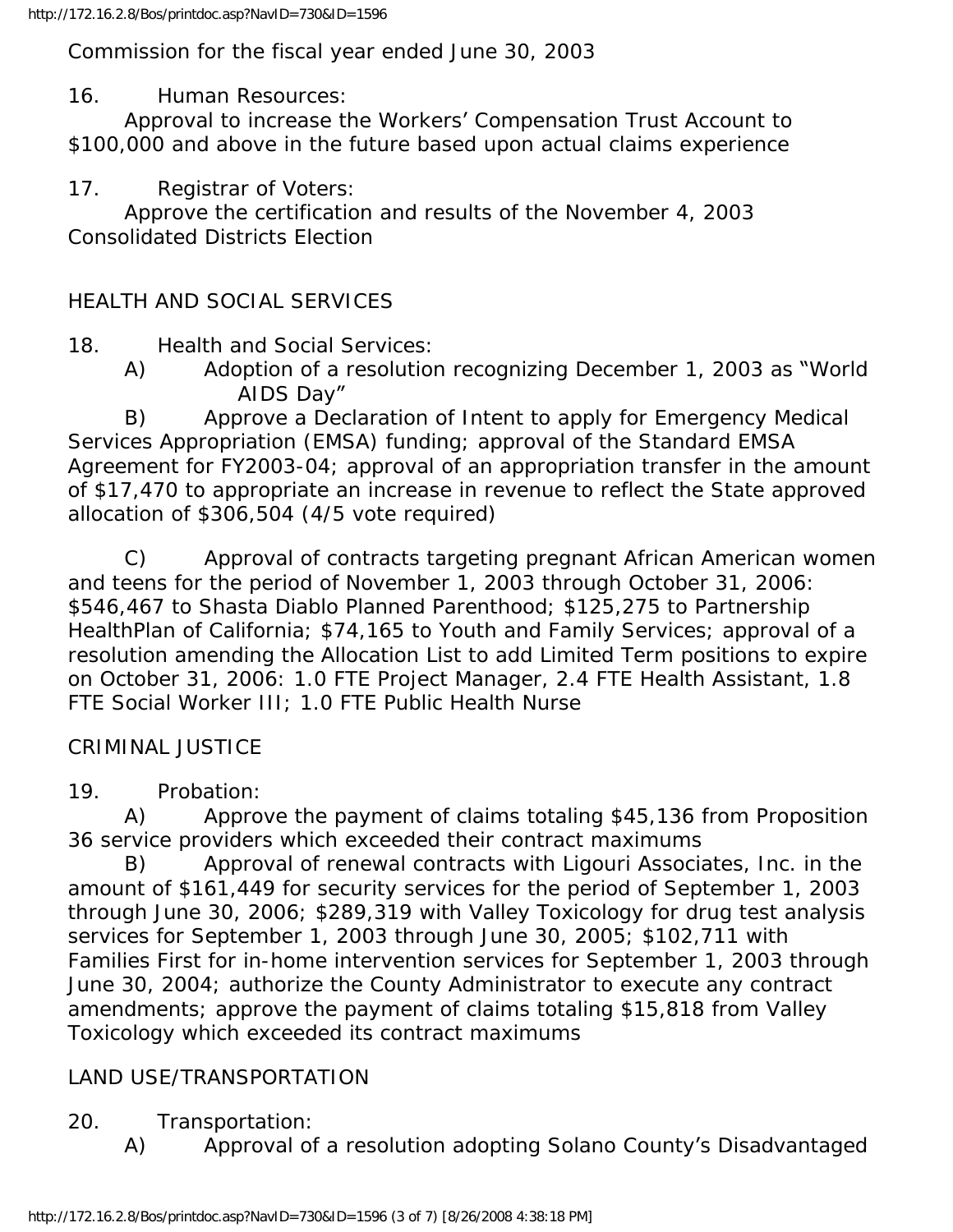Business Enterprise annual goal of 5.4 percent for Federal Aviation Administration assisted projects for Federal fiscal year 2003-04

 B) Approve the parcel map; adopt the resolution accepting the agreement for private road improvements; accept the offer of dedication for road purposes for the Acorn Properties Subdivision (MS-01-13) on English Hills Road (Vacaville area)

OTHER:

### 21. Agriculture:

 Approval of a resolution authorizing the Agricultural Commissioner/Sealer to execute renewal revenue contracts with the State for FY2003/04: Pesticide Use Enforcement and Certification for \$76,636, Electronic Use Reporting and Certification for \$7,304, Nursery Inspection for \$8,211, Nematode for \$1,120, Organic for \$1,300, Glassy-Winged Sharpshooter for \$252,004, High Risk Pest Exclusion for \$8,850, Pest Detection Trapping for \$98,623, Olive Fruit Fly Trapping for \$18,000, Sudden Oak Death for \$50,406, Structural Applicator Exam for \$750 average (contracts are on file with the Clerk)

SPECIAL DISTRICTS GOVERNED BY THE BOARD OF SUPERVISORS: None

### SCHEDULED CALENDAR

22. Rescheduled Consent Items: (Items pulled from Consent Calendar above)

- $(A)$   $E)$
- $(B)$  F)
- $(C)$   $G)$
- $D)$  H)

GENERAL GOVERNMENT

23. Registrar of Voters:

 Receive a status report of the Registrar of Voters' conversion to Diebold's AccuVote-TS Touch Screen Voting System

HEALTH AND SOCIAL SERVICES: None

CRIMINAL JUSTICE: None

LAND USE/TRANSPORTATION

24. Environmental Management:

 A) Conduct a noticed/published hearing to consider Agricultural Preserve Application No. 1332 of Clifford and Patricia Detar for property located 3 miles east of the City of Dixon, off Sykes Road; adopt the recommended findings and the resolution; establish an Agricultural Preserve and approve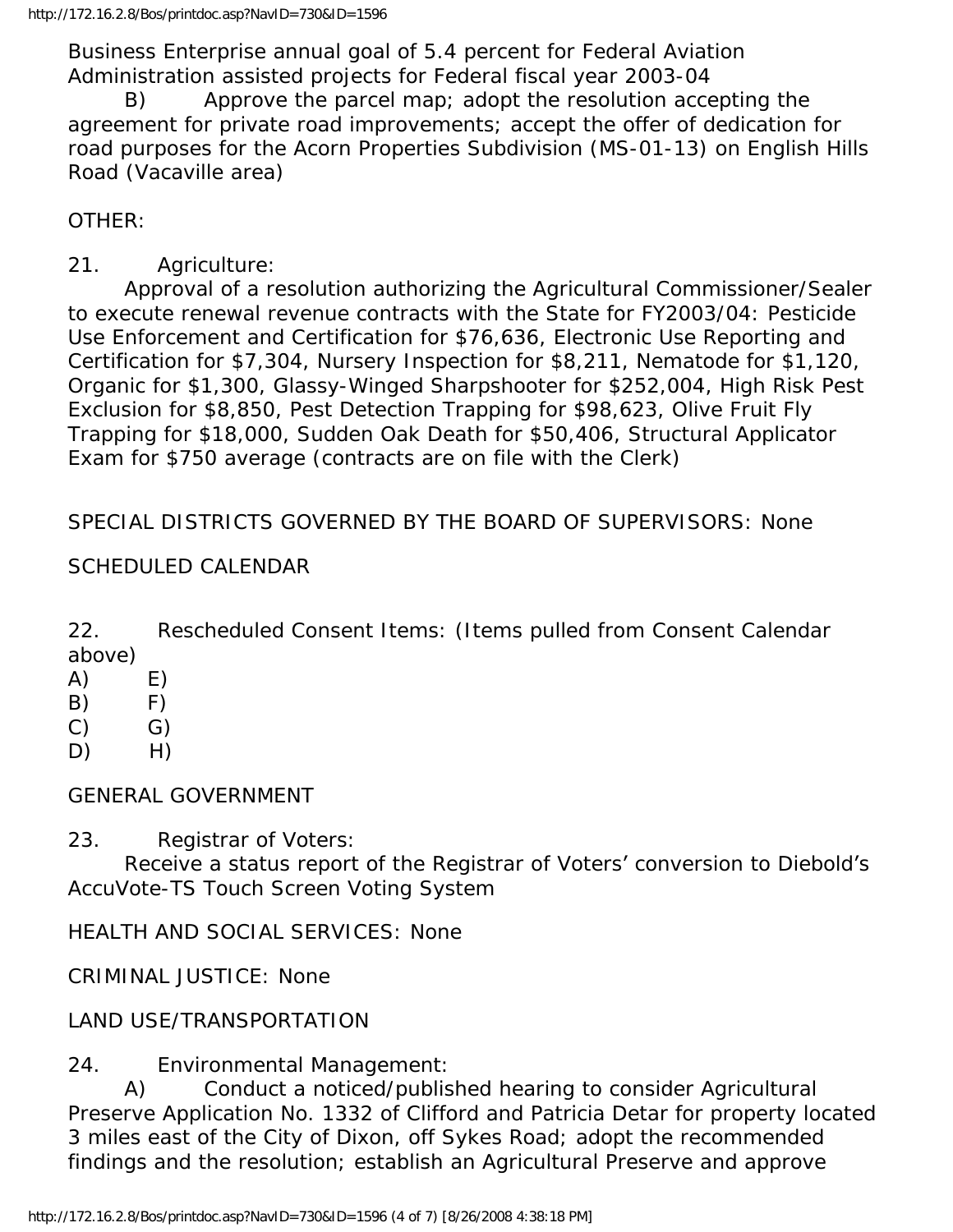Agricultural Preserve Application No. 1332

 B) Conduct a noticed/published hearing to consider Agricultural Preserve Application No. 1333 of Jeanne McCormack for property located 4 miles west of Rio Vista off Montezuma Hills Road; adopt the recommended findings and the resolution; establish an Agricultural Preserve and approve Agricultural Preserve Application No. 1333

 C) Conduct a noticed/ published hearing to consider Agricultural Preserve Application No. 1336 of Edward and Erlinda Titus for property located 2 miles east of the City of Vacaville; adopt the recommended findings and attached resolution; establish an Agricultural Preserve and approve Agricultural Preserve Application No. 1336

#### OTHER:

25. Solano County Fair:

 Consider approval of the 2004 Solano County Fair Association budget totaling \$5,437,771

#### MISCELLANEOUS ITEMS

26. Appointments/Resignations to Boards and Commissions:

A) Board of Supervisors:

 Appointment of David Knitter to the Area Agency on Aging Serving Napa-Solano (District 4)

B) County Counsel:

 Reappointment of Henry Olhava, James Kidder and Doug Whiteley to Reclamation District 2129 Board of Trustees

2:00 P.M.

27. Environmental Management:

 Receive a status report from the Department of Environmental Management and Yolo-Solano Air Quality Management District concerning Use Permit applications and air district permitting for dairies and animal feed yards and the Planning Commission's work on the development of recommendations for zoning standards

28. Adjourn:

#### MEETING CALENDAR

| 11/25 | 5:30 p.m.                    | Vallejo Sanitation and Flood Control, |
|-------|------------------------------|---------------------------------------|
|       | 555 Santa Clara St., Vallejo |                                       |
| 11/26 | $4:00$ p.m.                  | Local Mental Health Board, 275 Beck   |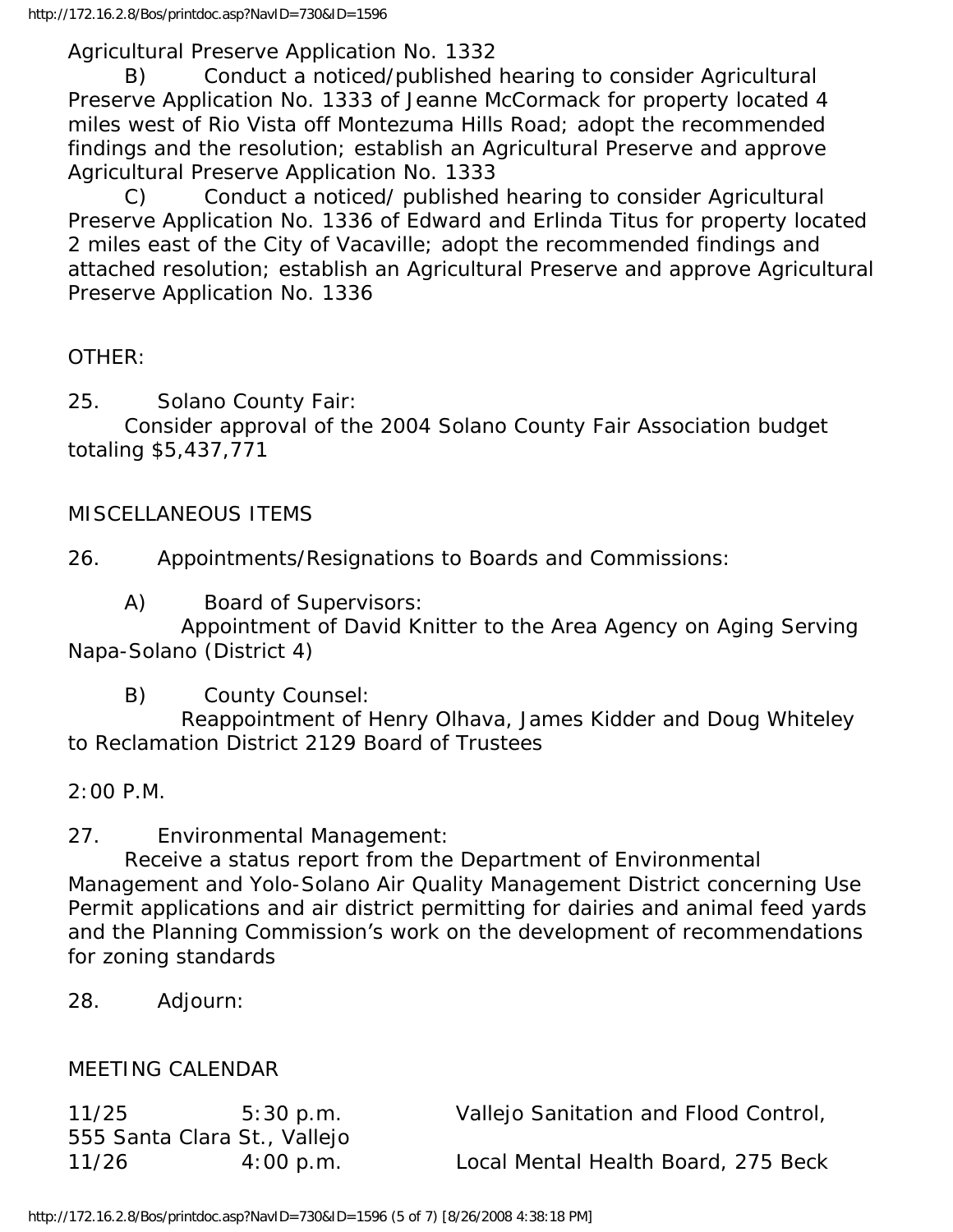Ave., FF 12/2 9:00 a.m. Board of Supervisors, 580 Texas St., FF 12/2 6:30 p.m. Solano County Children & Families Commission, Health & Human Services Center Multipurpose Rm., 2101 Courage Dr., FF 12/3 9:30 a.m. BAAQMD 939 Ellis St., San Francisco 12/3 Noon Children's Alliance, Suisun Community Center, 611 Village Drive, Suisun 12/3 1:30 p.m. ABAG Regional Planning Comm. 12/4 10:00 a.m. Solano County Zoning Administrator, 47 0 Chadbourne Rd., 2nd Floor, FF 12/4 1:00 p.m. BCDC, S.F. Downtown Center, 425 Market St., San Francisco 12/4 7:00 p.m. Solano County Planning Commission, Board of Supervisors Chambers, 580 Texas St., FF 12/9 9:00 a.m. Board of Supervisors, 580 Texas St., FF 12/9 4:00 p.m. Maternal, Child, and Adolescent Health Advisory Board, 275 Beck Ave., Conf. Rm. 1, FF 12/10 9:00 a.m. Yolo-Solano Air Quality Management District, 1947 Galileo Court, Suite 103, Davis 12/10 6:00 p.m. Alcohol and Drug Advisory Board, 2101 Courage Dr., FF 12/10 6:00 p.m. Solano Transportation Authority Board, Suisun City Hall, 701 Civic Center Blvd., Suisun 12/10 6:15 p.m. Solano County Fair Board of Directors, Administration Building, Solano County Fairgrounds, Vallejo 12/11 1:30 p.m. Emergency Medical Care Committee, 275 Beck Ave., Conf. Rm. 1, FF 12/11 7:00 p.m. Solano County Aviation Advisory Commission/Airport Land Use Commission, Nut Tree Airport Conference Room, 301 County Airport Road, Vacaville 12/11 7:00 p.m. Solano County Water Agency, 508 Elmira Rd., Vacaville 12/12 9:00 a.m. Local Task Force for Integrated Waste Management, Fairfield-Suisun Sewer District Office, 1010 Chadbourne Rd., Suisun 12/17 9:30 a.m. BAAQMD 939 Ellis St., San Francisco 12/17 2:00 p.m. Health and Social Services Subcommittee, Board Chambers, 580 Texas St., FF 12/17 4:00 p.m. Solano County Equal Employment Opportunity Committee, 580 Texas St., Third Floor CAO Conference Room, FF 12/18 10:00 a.m. Solano County Zoning Administrator, Environmental Management, 470 Chadbourne Rd., 2nd Floor, FF 12/18 1:00 p.m. BCDC, MetroCenter, 101 Eighth St., Oakland 12/18 4:30 p.m. Solano County Community Action Agency